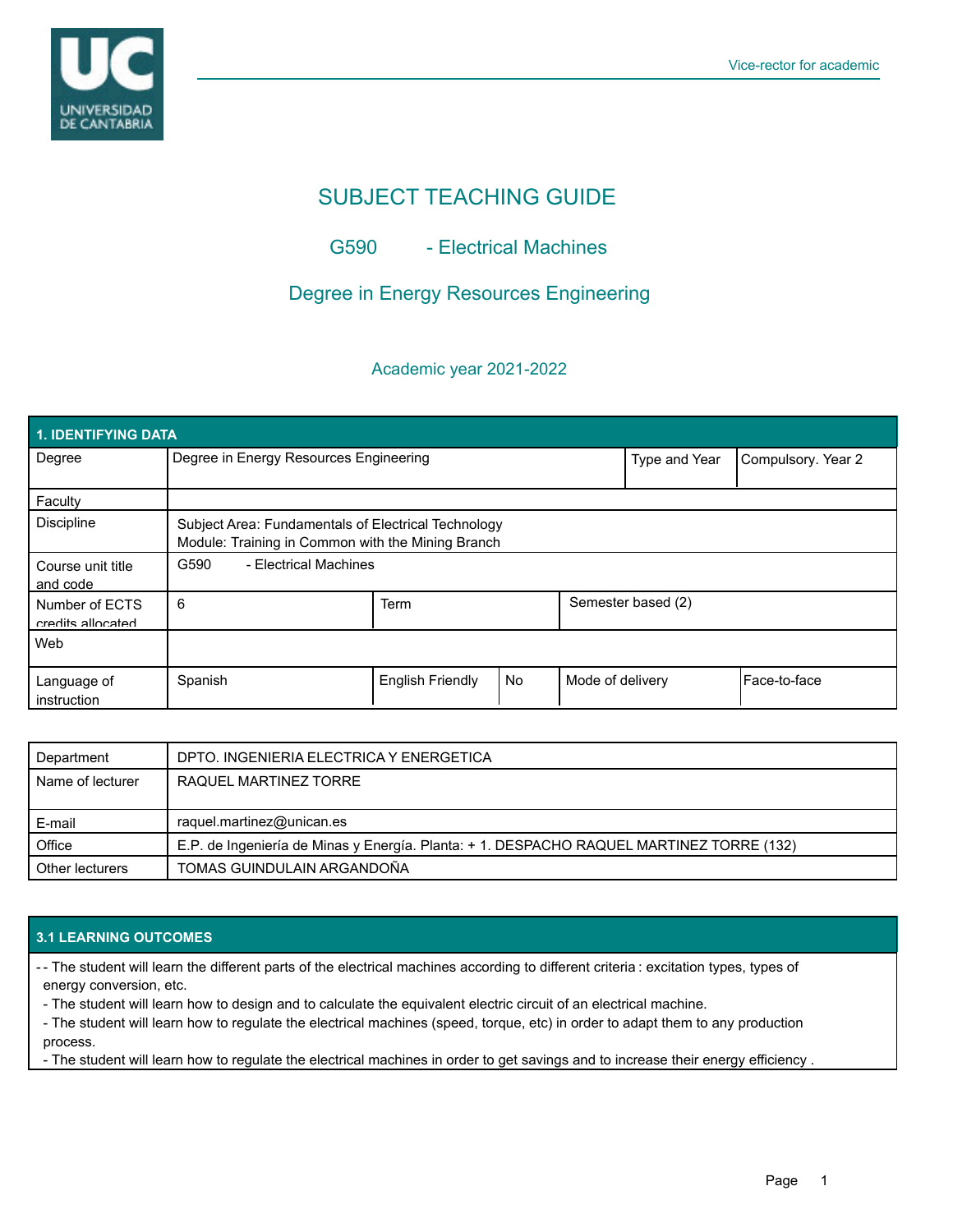

#### **4. OBJECTIVES**

- Comprehension of the constitution of the static and rotating electrical machines and their operating principles.
- To learn the analysis techniques of electrical machines.
- To know how to maneuver and regulate the electrical machines.
- To know the different drives (electrical drives and based on power electronics) that allow the electrical machines regulation.

## **6. COURSE ORGANIZATION CONTENTS** 1 SECTION I. Introduction to electrical machines Laboratory practice. 2 SECTION II. Transformers Laboratory practice 3 SECTION III. Power electronics systems. Laboratory practice. SECTION IV. Asynchronous machines Laboratory practice 5 SECTION V. Synchronous machines Laboratory practice